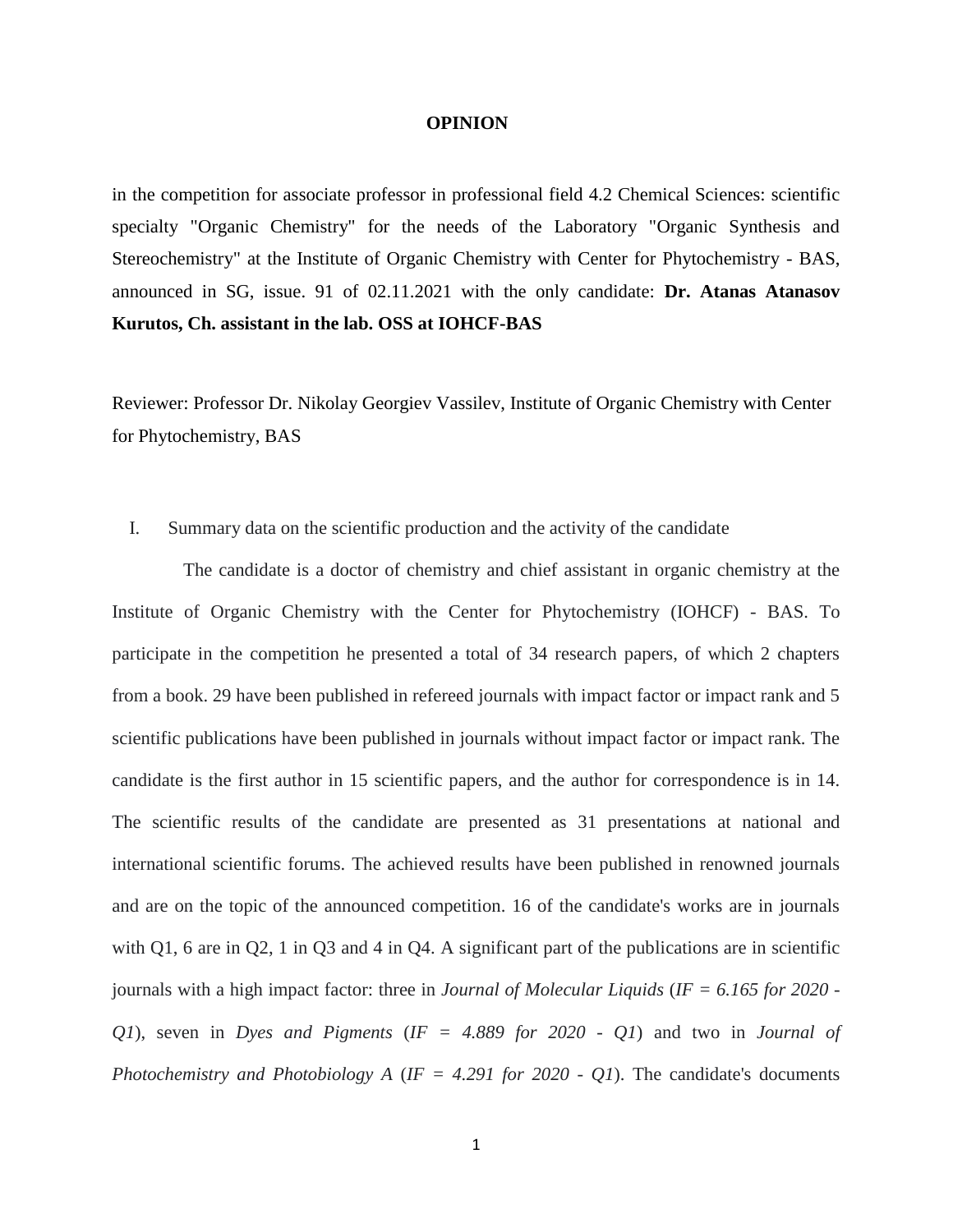included 110 citations of his scientific works, excluding auto-citations. The h-index of Dr. Atanas Kurutos is 6.

The presented articles as a number, as an impact factor and citations, meet the requirements set by IOHCF-BAS for holding the position of "Associate Professor". The minimum required points by groups of indicators for holding the academic position "Associate Professor" are as follows: by group of indicators A and B points cover the required minimum, by group of indicators D points are 277 and significantly exceed the minimum of 220, by group of indicators E points are 100 and are more than the minimum of 70.

II. Evaluation of the scientific and practical results and contributions of the creative production submitted for participation in the competition

The research of Chief Assistant Dr. Atanas Atanasov Kurutos in the presented publications is mainly in two directions:

- Design of new fluorescent organic compounds used as biosensors;

- Synthesis and study of the structure, spectral properties and application of newly synthesized compounds and dyes such as potential biomarkers, colorimetric pH-sensitive sensors or molecular switches.

Research in the first direction can be assessed as the creation and improvement of existing methods for the synthesis of new cyanine dyes and complexes. It should be noted the successful design of new compounds with predetermined photophysical properties.

Existing knowledge has been enriched with new fluorescent markers for nucleic acid labeling with application in confocal microscopy. Some of the compounds are markers for recognizing the secondary structures of nucleic acids, others are RNA-selective dyes and others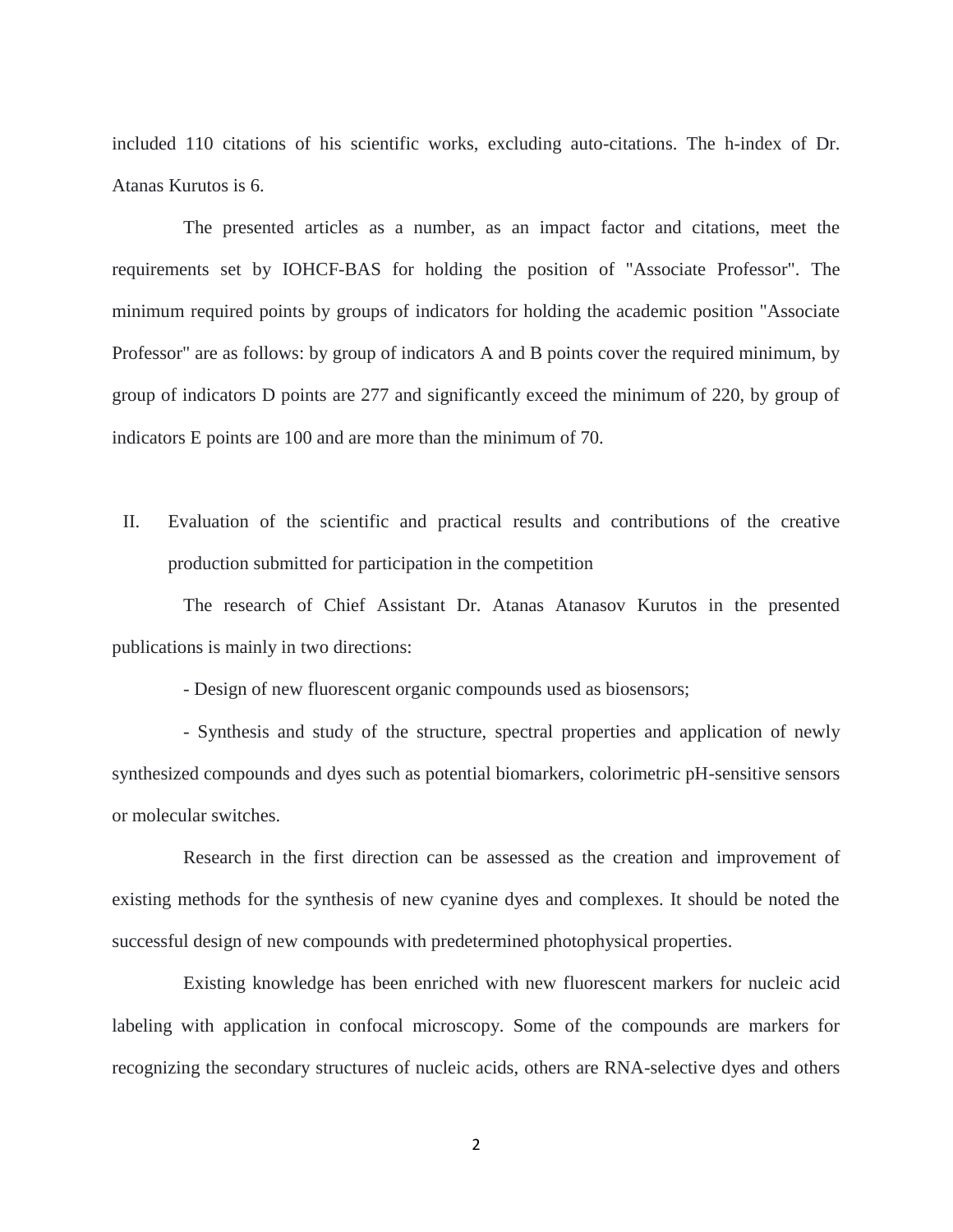are fluorogenic substances for visually distinguishing living from apoptotic cells and cell cycle analysis.

Research in the second direction can be assessed as enriching existing knowledge on the synthesis, properties and application of new mono- and polymethine dyes as possible markers for the detection of pathogenic protein aggregates and amyloid fibrils, new compounds with applications such as pH-sensitive sensors and potential teranostic agents and new arylhydrazone molecular switches linked by an intramolecular hydrogen bond.

The wide use of modern spectral methods to prove the structure, properties and purity of the obtained compounds is impressive.

The personal contribution of the candidate in the presented research is indisputable for me. My discussions with Dr. Atanas Kurutos at various scientific forums, as well as informal discussions of various scientific problems with the candidate are the basis for this statement.

Dr. Atanas Kurutos is a young scientist in the field of organic chemistry. His scientific achievements are also highly appreciated by the Foundation (EUREKA Award for Achievements in Science in 2016), the Union of Scientists in Bulgaria (First Prize for thesis in the competition: "High Scientific Achievements in 2016") and colleagues in the jury at the national competition "PROMINENT YOUNG SCIENTIST IN THE FIELD OF ORGANIC CHEMISTRY" ("Academician Ivan Yukhnovski" Award - 2020).

## III. Critical remarks and recommendations

I have no critical remarks on the design of the presented materials. Some technical inaccuracies have been noted, such as Magn Reson Chem's IF is 2,447 instead of 4,447, but they do not spoil the excellent impression of the candidate's scientific work.